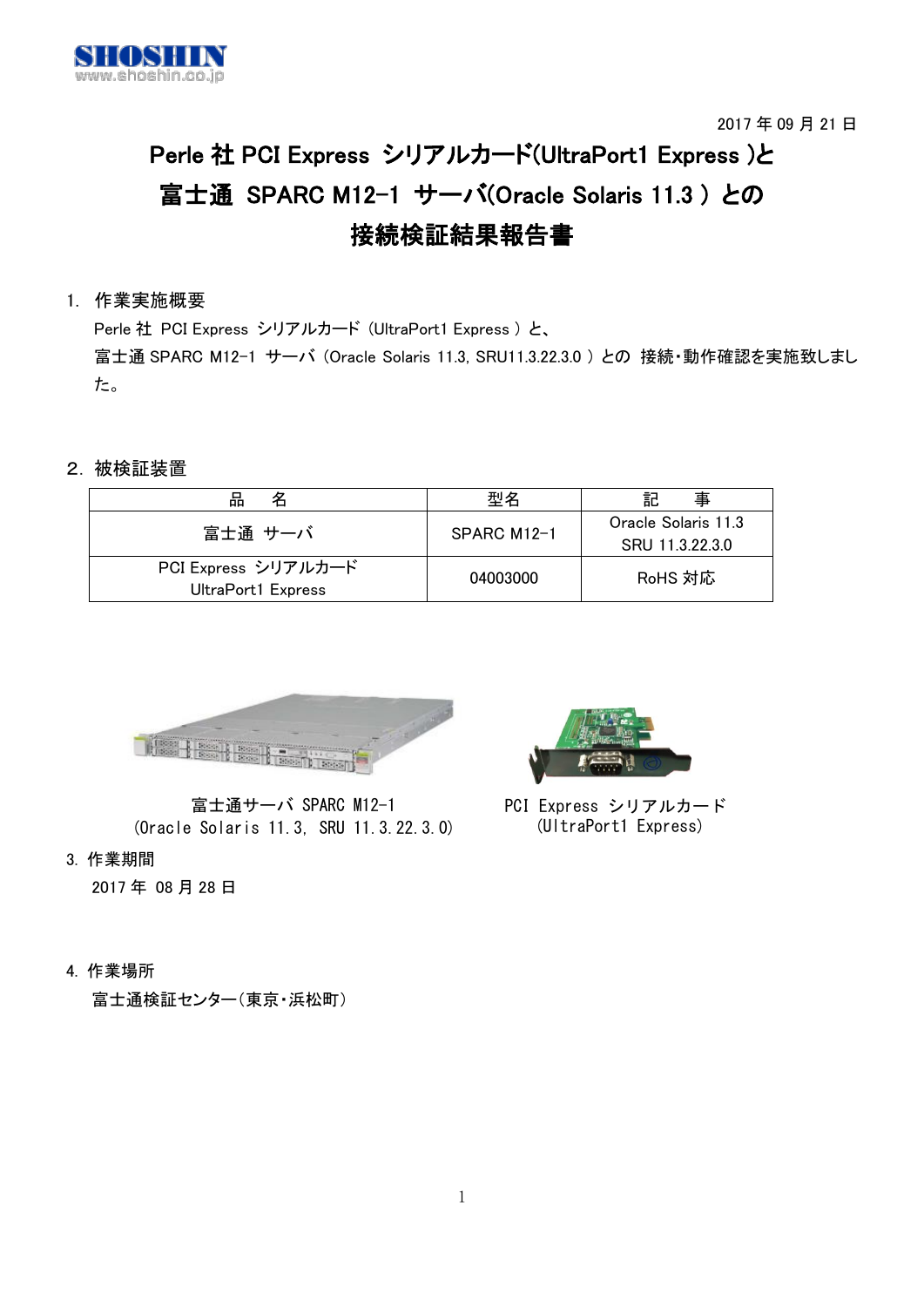

- (1) 富士通 SPARC M12-1 ( Oracle Solaris 11.3 + SRU 11.3.22.3.0 )
- (2) Perle PCI Express シリアルカード ( UltraPort1 Express )

(3) Perle Fast Driver fast-sol11-2.7.3.sparc.pkg

6. 検証項目

6-1.SPARC M12-1 を起動し、OS 起動完了後、Perle Fast Driver ソフトウェアがインストール出来る事。

- 6-2./dev/term/comfnx, /dev/cua/comfnx の仮想 COM ポートが出来ている事。
	- n : カード番号(1)
	- x : ポート番号(a, a=port1)
- 6-3.生成された仮想 COM ポートをアクセスする事で、UltraPort1 Express 側のシリアルポートに接続した シリアルデバイスと 通信アプリケーションが通信できる事の確認。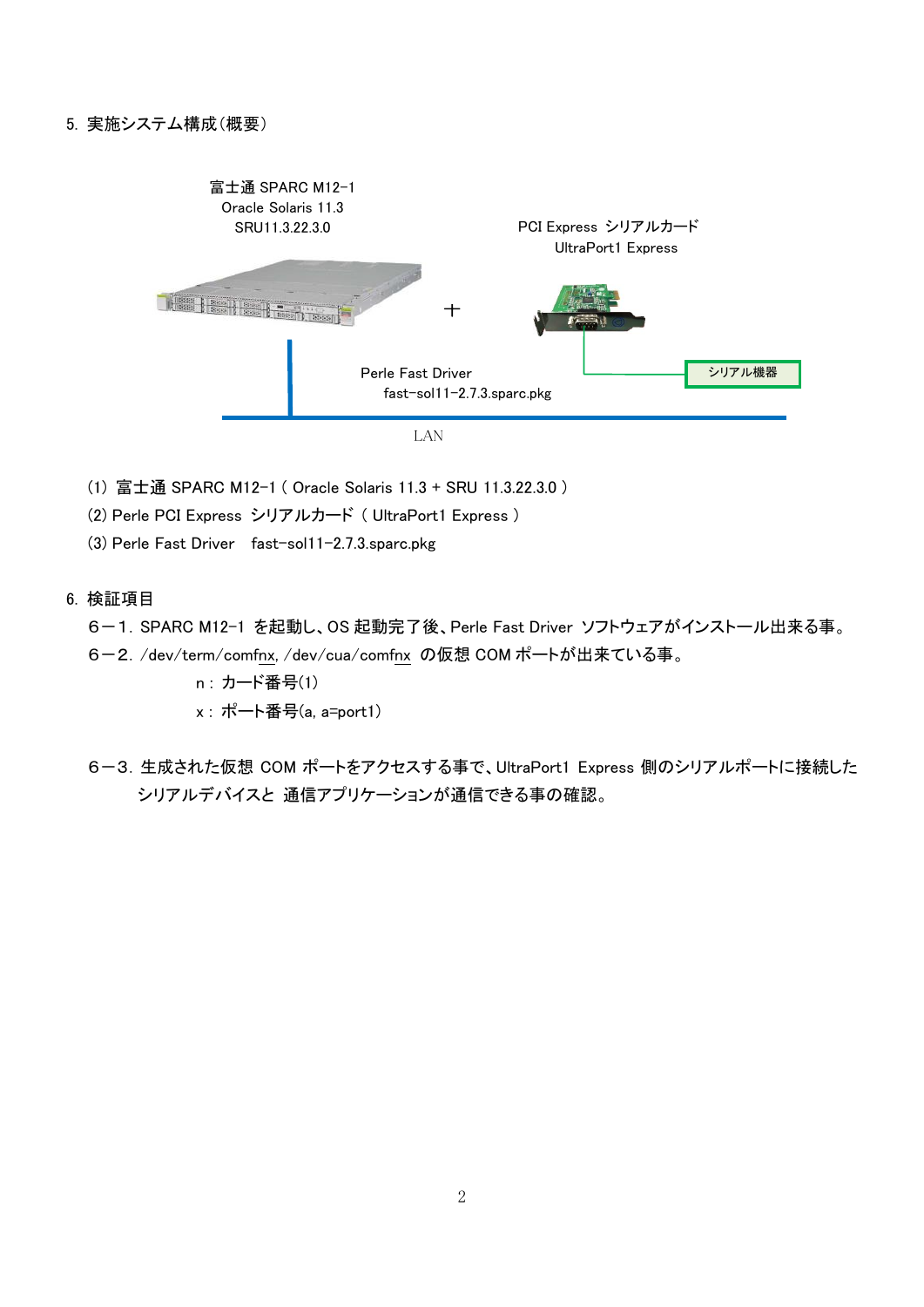- 7.検証
	- 1) SPARC M12-1 の OS を停止後、電源 OFF し、AC ケーブルを抜きます。
	- 2) UltraPort1 Express のカードを SPARC M12-1 の PCI Express スロットの 3 番に挿します。
	- 3) AC ケーブルを挿し、電源 ON、OS を起動します。
	- 4) OS 起動完了後、ログインし、 prtconf コマンドで、次の通りの ドライバが未インストールのインスタン ス状態である事を確認します。



5) 仮想 COM ポートが存在していない事を確認します。

```
root@M12-1r1:/tmp#
root@M12-1r1:/tmp# ls /dev/term
0 1 2 3 4 5
root@M12-1r1:/tmp#
root@M12-1r1:/tmp# ls /dev/cua
/dev/cua: No such file or directory
root@M12-1r1:/tmp#
```
- 6) Perle Fast Driver ソフトウェアをインストールします。
	- (1) ダウンロードしました Perle Fast Driver ( fast-sol11-2.7.3.sparc.pkg ) を
		- (1-1) /tmp ディレクトリ にコピーします。
		- (1-2) /tmp ディレクトリ に移動します。
		- (1-3) "pkgadd -d /tmp/fast-sol11-2.7.3.sparc.pkg"

の手順でインストールしていきます。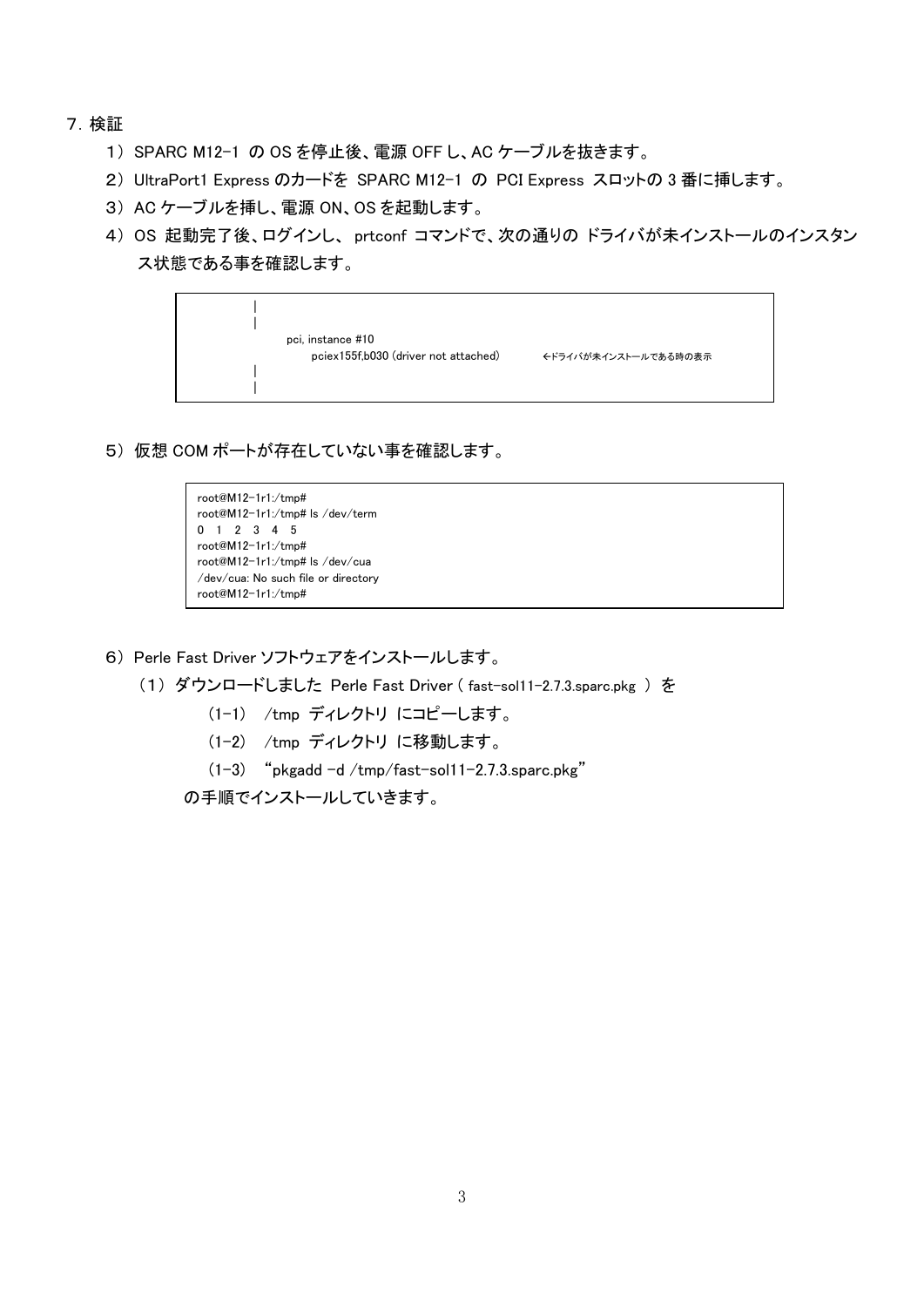root@M12-1r1:/tmp# pkgadd -d /tmp/fast-sol11-2.7.3.sparc.pkg The following packages are available: 1 comf Perle Fast Solaris Driver (i386,Sparc) 2.7.3 Select package(s) you wish to process (or 'all' to process all packages). (default: all) [?,??,q]: all Processing package instance <comf> from </tmp/fast-sol11-2.7.3.sparc.pkg> Perle Fast Solaris Driver(i386,Sparc) 2.7.3 Perle Systems Limited ## Processing package information. ## Processing system information. 4 package pathnames are already properly installed. ## Verifying disk space requirements. ## Checking for conflicts with packages already installed. ## Checking for setuid/setgid programs. This package contains scripts which will be executed with super-user permission during the process of installing this package. Do you want to continue with the installation of  $\langle \text{com} \rangle$  [y,n,?] y Installing Perle Fast Solaris Driver as <comf> ## Installing part 1 of 1. /etc/init.setultrap /etc/setultrap /usr/bin/swirl /usr/lib/comf/comf /usr/lib/comf/comf.ap /usr/lib/comf/comf.conf /usr/lib/comf/mkdev /usr/lib/comf/sparcv9/comf /usr/lib/comf/startcomf /usr/lib/comf/zapdev [ verifying class <none> ] ## Executing postinstall script. osarch = sparc,  $COMF_l \cup SR_l \cup \cup P = \text{Cov} / \text{lib}/\text{conf}$ , hwclass = sun4v # # Solaris Perle Fast Driver # # (C) Copyright 2013 # Perle Systems Limited # # About to add the driver to the kernel... Aug 28 14:28:49 M12-1r1 comf: Perle Fast Driver V2.7.3 Aug 28 14:28:49 M12-1r1 comf: (C) Copyright 2006-2013, Perle Systems Limited Aug 28 14:28:49 M12-1r1 comf: Perle Fast: Found Perle card Perle Fast board, device id=0x9505 # Done. # Linking comf devices # Done. Installation of <comf> was successful. root@M12-1r1:/tmp#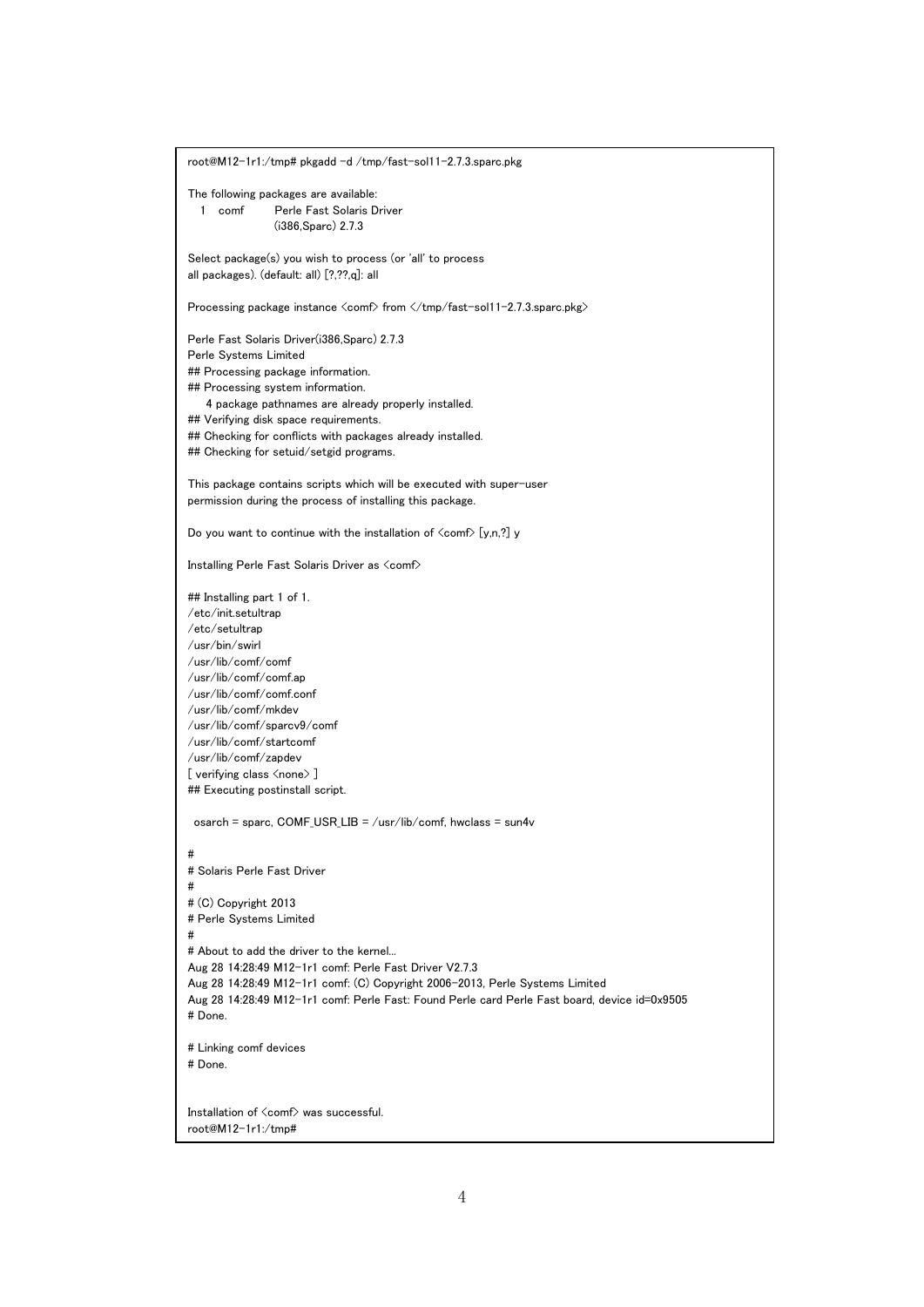(2) prtconf コマンドで、ドライバがアタッチされたことを確認します。



参考). Perle Fast Driver のアンインストールは、次のコマンドを使ってアンインストールします。 # pkgrm comf

#### 8.検証結果

1) 上記手順にて、Perle 社 Perle Fast Driver をインストール後に、Perle 社提供 仮想 COM ポートが作 成できた事を確認いたしました。



2) Perle Fast Driver インストール後に生成された仮想 COM ポート経由で、シリアル・アプリケーションで ある tip コマンドを使用して、ループバック接続において、通信出来る事を確認いたしました。

| root@M12-1r1:/tmp# tip -19200 /dev/term/comf1a |  |
|------------------------------------------------|--|
| connected                                      |  |
| iuiuiuiuiuiestretretretretdfgfdgdf             |  |
| [EOT]                                          |  |
| root@M12-1r1:/tmp#                             |  |

3) 上記 1), 2) から Perle 社 PCI Express シリアルカード (UltraPort1 Express)は SPARC M12-1 (Oracle Solaris 11.3 SRU 11.3.22.3.0) 適用可能と判断致します。